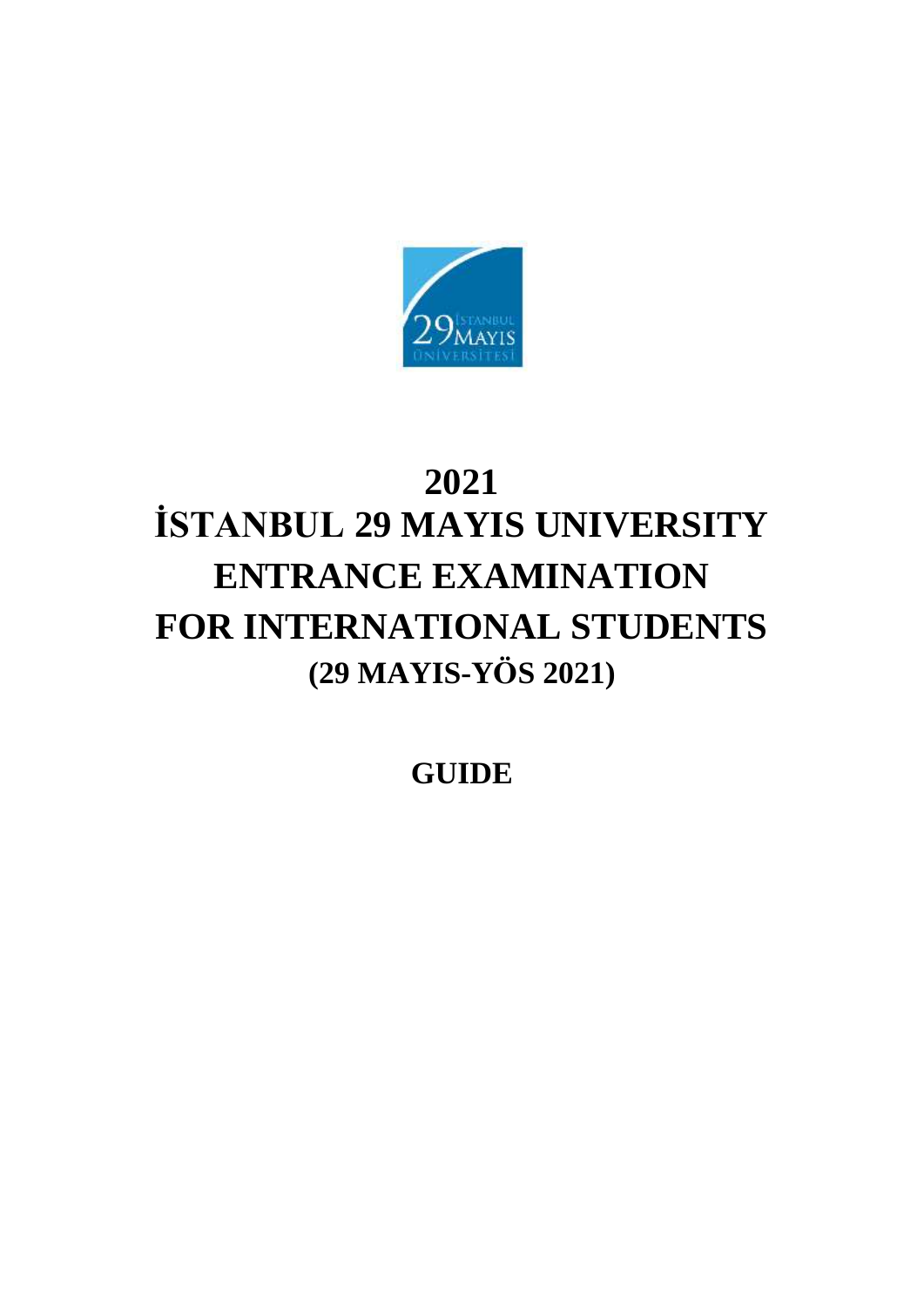**1.29 MAYIS-YÖS 2021 APPLICATION AND PLACEMENT CALENDAR**

**2. GENERAL INFORMATION, BASIC PRINCIPLES AND RULES**

**3. APPLICATION REQUIREMENTS**

**4. REQUIRED DOCUMENTS FOR APPLICATION**

**5. APPLICATION PROCEDURES**

**6. THE EXAMINATION (INTERVIEW EXAMINATION)**

**7. ANNOUNCEMENT OF THE EXAMINATION RESULTS**

**8. İSTANBUL 29 MAYIS UNIVERSITY UNDERGRADUATE PROGRAMS' QUOTAS FOR INTERNATIONAL STUDENTS AND PROVIDED OPPORTUNITIES AND SPECIAL CONDITIONS**

**9. PLACEMENT RESULTS**

**10. REGISTRATION**

**11. REGISTRATION DOCUMENTS**

**12. ARABIC, ENGLISH and TURKISH LANGUAGE PROFICIENCY**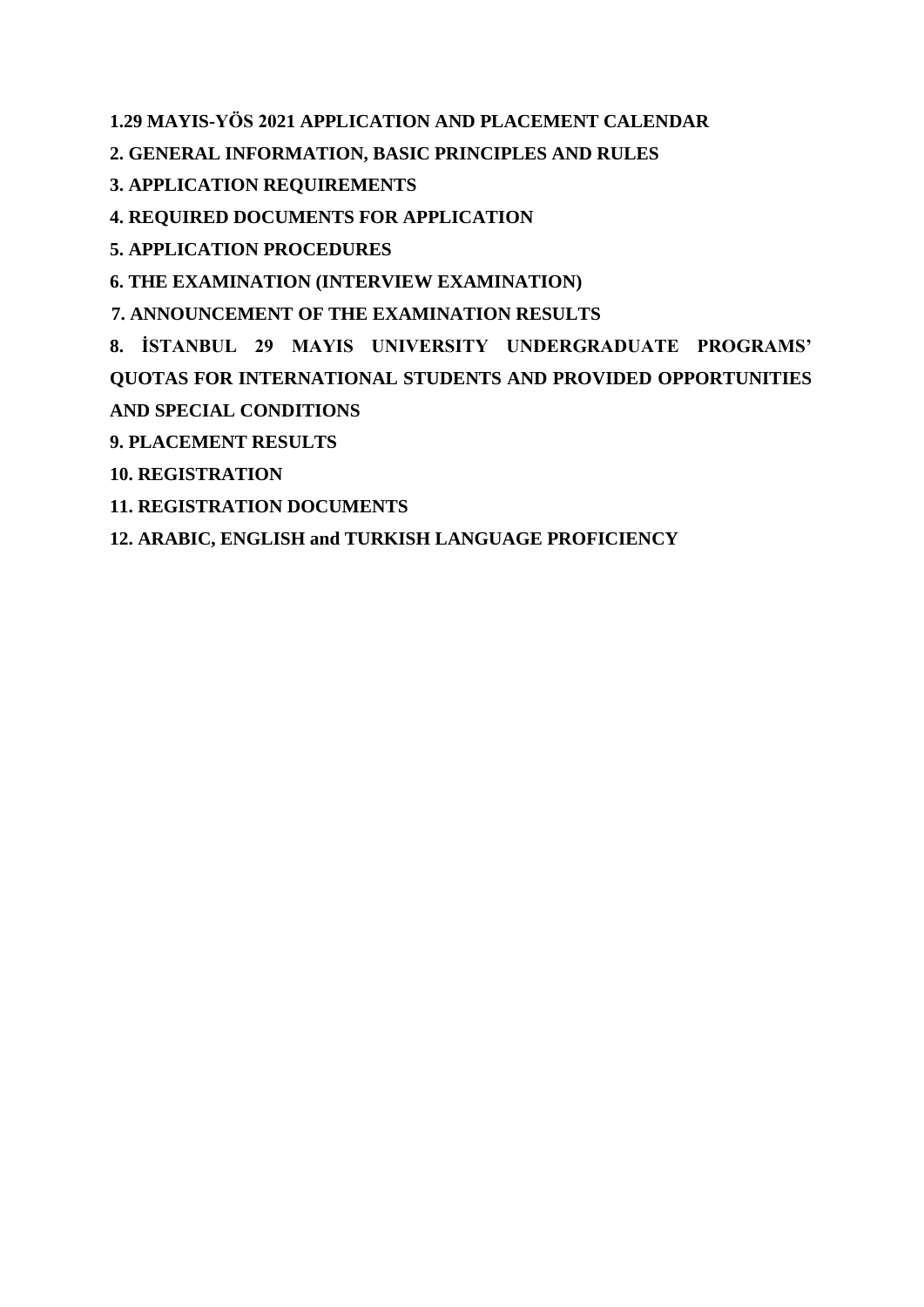# **1.29 MAYIS-YÖS 2020 APPLICATION AND PLACEMENT CALENDAR**

## **Application Date**

August 06-21, 2021

## **Announcement of The Applicants for Entrance Examination for International Students**

August 26, 2021 Thursday

## **Examination Date**

September 07, 2021, Tuesday

## **Announcement of The Students Who Acquired Right Of Registration**

September 10, 2021, Friday

## **Registration Date**

Placement results and registration date will be announced on the İstanbul 29 Mayıs University website [\(www.29mayis.edu.tr\)](../Users/ndurukan/AppData/Local/Microsoft/Windows/Sinanoğlu/AppData/Local/Microsoft/Windows/Temporary%20Internet%20Files/Downloads/www.29mayis.edu.tr) after the interview examination.

#### **Address**

## **İstanbul 29 Mayıs Üniversitesi**

Elmalıkent Yerleşkesi Elmalıkent Mah. Elmalıkent Cad. No: 4 Ümraniye/İSTANBUL/ TÜRKİYE Phone (+90216) 474 08 60 Fax (+90216) 474 08 75

e-mail: **yo[sbasvuru@29mayis.edu.tr](mailto:basvuru@29mayis.edu.tr)**

#### **2. GENERAL INFORMATION, BASIC PRINCIPLES AND RULES**

**2.1.** This guide contains the regulations and procedures which must be followed by the students who apply to study at İstanbul 29 Mayıs University for the 2021-2022 academic year and will take the "Entrance Examination for International Students" that will be conducted by İstanbul 29 Mayıs University.

**2.2.** The **"**İstanbul 29 Mayıs University Entrance Examination for International Students 2021" (29 MAYIS-YÖS 2021) will be conducted as an interview.

**2.3.** İstanbul 29 Mayıs University is free to fill the quotas or not.

**2.4.** According to the results of the "İstanbul 29 Mayıs University Entrance Examination for International Students 2021" (29 MAYIS- YÖS 2021), the opportunities such as scholarship, accommodation, general health insurance, tuition and special conditions for the students who are placed in İstanbul 29 Mayıs University programs are explained in 'Table 1', under the heading **" The 8 th İstanbul 29 Mayıs University Programs' quotas for International Students and Provided Opportunities"**.

**2.5.** Upon the publication of this Guide, İstanbul 29 Mayıs University reserves the right to make any such changes in the regulations of the examination that may be deemed necessary following the rulings of executive, legislative, and/or judicial bodies, and/or of the Higher Education Council, the İstanbul 29 Mayıs University Executive Board or the İstanbul 29 Mayıs University Senate. Any such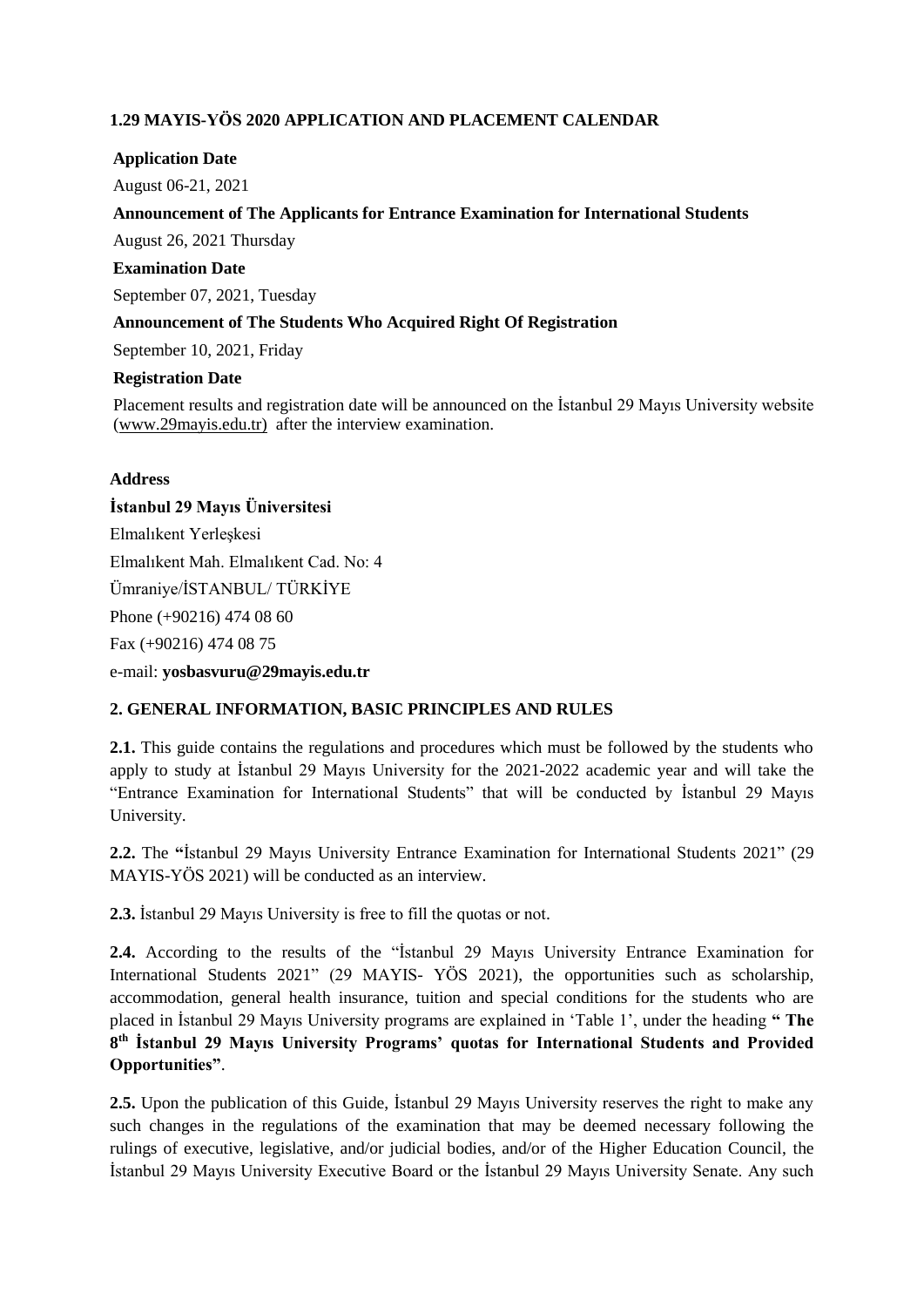changes will be put into effect by İstanbul 29 Mayıs University. Futhermore, any contingency not specifically covered in this Guide will likewise be dealt with by the İstanbul 29 Mayıs University Senate.

#### **3. APPLICATION REQUIREMENTS**

**3.1.** Applications of the following candidates **will not be accepted.** Those who

a) have Turkish citizenship (except the ones who have completed their secondary education in a foreign country except KKTC).

b) have KKTC citizenship (except the ones who have completed their secondary education in KKTC having GCE AL examination results, and the ones who have/will have GCE AL examination results after registering and receiving education in a college or high school in other countries between 2005-2010).

 c) have dual citizenship with a birthright Turkish citizenship (except the ones who have completed their secondary education in a foreign country – including Turkish Schools in that country – except KKTC).

d) have dual citizenship, one of which is KKTC citizenship (except the ones who completed his/her secondary education in KKTC having GCE AL examination results and the ones who have/will have GCE AL examination results after registering and receiving education in a college or high school in other countries between 2005-2010).

e) have Turkish citizenship and have attended foreign high schools or foreign embassy schools in Turkey.

f) have been dismissed from a higher educational institution in Turkey due to a disciplinary action or identified as a cheater in an examination given by OSYM or in the examinations given by the universities in Turkey in the previous years.

g) have acted physically or ideologically against T.R. or lost his/her Turkish citizenship as a punishment.

Even if these individuals take the examination, the scores they obtain will be invalid.

#### **3.2.** On condition that the applicant is either in the final year of his/her secondary education or has completed it;

**1) For the scholarship** quotas the candidates who were born on or after 01.01.1999 and who are the citizens of Afghanistan, Albania, Azerbaijan, Bosnia and Herzegovina, Bulgaria, People's of Republic of China, Georgia, Kazakhstan, Kyrgyzstan, Kosovo, Macedonia, Uzbekistan, Romania, Russian Federation, Tajikistan, Turkmenistan, Ukraine and Greece **can apply.**

In addition to these countries, for the full scholarship quotas for the International Faculty of Islamic and Religious Studies, the candidates who are the citizens of Iraq and Syria can also apply.

a) Applicants' high school graduation grades must be minimum 4 out of 5, 8 out of 10 and 80 out of 100.

b) Applicants must not have any health issues to inhibit them from studying for higher education in Turkey.

**2)** The following candidates **can apply** for **50% discount** quotas:

 a) Applicants' high school graduation grades must be minimum 3.5 out of 5, 7 out of 10 and 70 out of 100.

b) Foreign students.

 c) Individuals who became Turkish citizen by birth and who expatriate him/herself from Turkish citizenship with the permission of the Ministry of Internal Affairs and their underage children are registered on these people's citizenship expatriation document, providing evidence of ownership of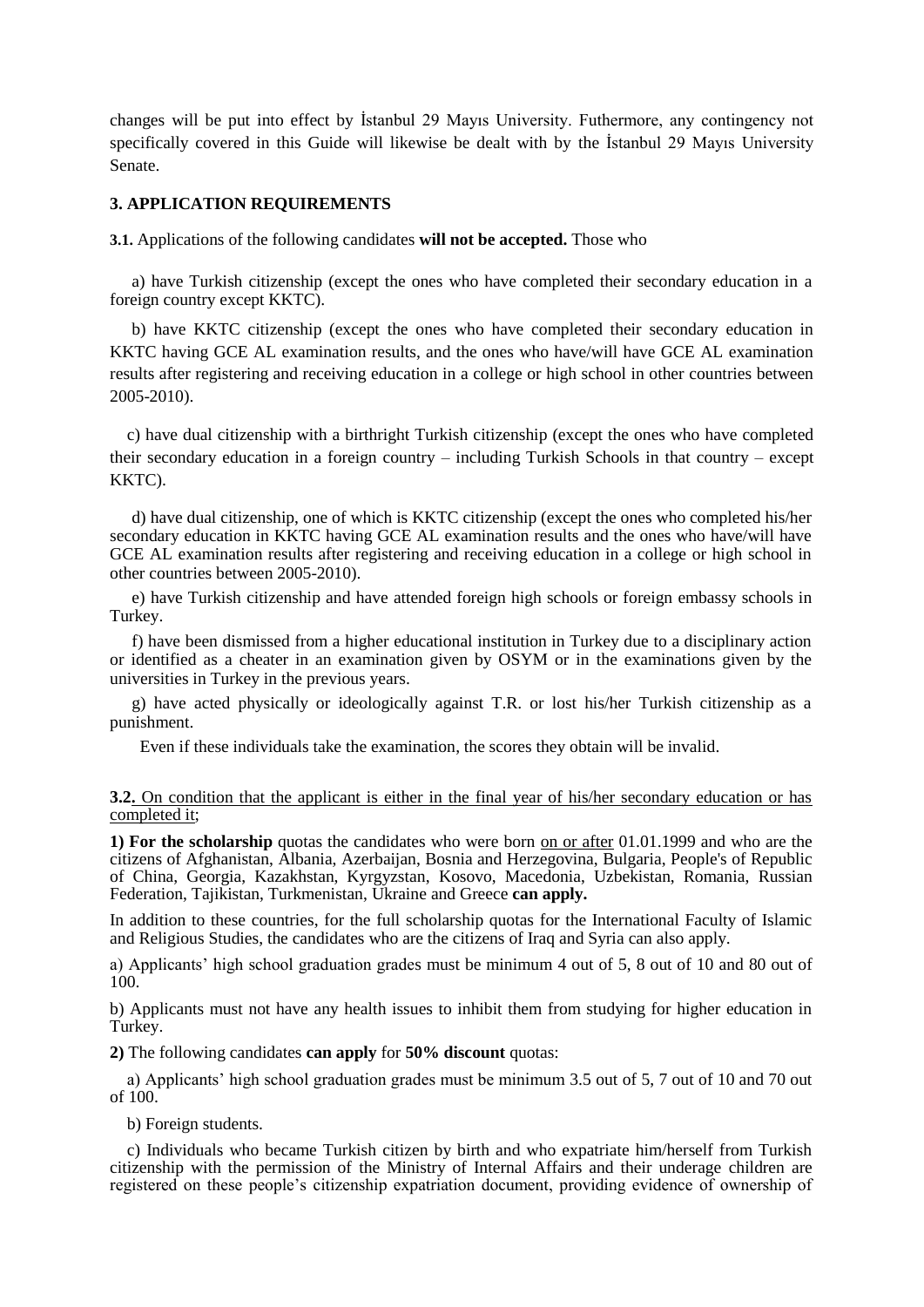the document for the usage of the rights given by the law with number 5901 ( $7<sup>th</sup>$  item of 5901) numbered Turkish Citizenship Law contains the provision of law stating "(1) A child who was born within a conjugal union by a Turkish citizen father or a Turkish citizen mother within or outside of Turkey is a Turkish citizen" and it is advised the applicants to view Turkish Citizenship Law.

 d) Individuals who have a birthright foreign citizenship but have later acquired Turkish citizenship/the individuals holding double citizenship in this state.

e) Individuals who have Turkish citizenship and completed his/her secondary education in a foreign country except KKTC (including Turkish Schools in a foreign country except KKTC).

f) KKTC citizens living in KKTC who completed their secondary education in KKTC having GCE AL examination results, and have GCE AL examination results after registering and receiving education in a college or high school in other countries between 2005-2010.

#### **4. REQUIRED DOCUMENTS FOR APPLICATION**

**4.1** Copy of High School Diploma/Temporary Certificate of Graduation.

**4.2** "Equivalency Certificate" to show that high school diploma is equivalent to the diplomas received from Turkish high schools and its Turkish translation (This document can be obtained from T.R. Turkish Ministry of Education or a Turkish Embassy abroad; it must be brought while coming for the examination at the latest).

**4.3** Copy of transcript and Turkish translation of the document (Transcript is the document that shows the names of the courses taken and the grades received for the courses at high schools and it must be approved by the related high school).

**4.4** If any, (a) copies of the result cards of the 2020-2021 or 2021-2022 "Entrance Examination for International Students (YÖS)" conducted by the universities in Turkey.

b) Copies and translated versions of the result cards of the national university entrance examination or international examinations that were applied in the country where the applicant studied.

**4.5** Copies of relevant pages of the passport showing information about identity, date and place where the passport is from, validity, and duration.

**4.6** 1 passport size photo.

**NOTE:** The applicants invited for the "Entrance Examination for International Students" must bring original documents when they come to the examination (these documents will be examined by the Student Affairs Department before the examination).

#### **5. APPLICATION PROCESS**

**5.1** Both the domestic and international applications will be done by filling in the "Application Form" and by attaching the "Necessary Documents for Application" in pdf format using the Application System [\(https://obs.29mayis.edu.tr/yos/\)](https://obs.29mayis.edu.tr/yos/), or directly to the İstanbul 29 Mayıs University Student Affairs Office. No fee is charged for the application and the examination. No applications will be accepted if any of the necessary files is missing or if the application is not completed by August 21, 2021.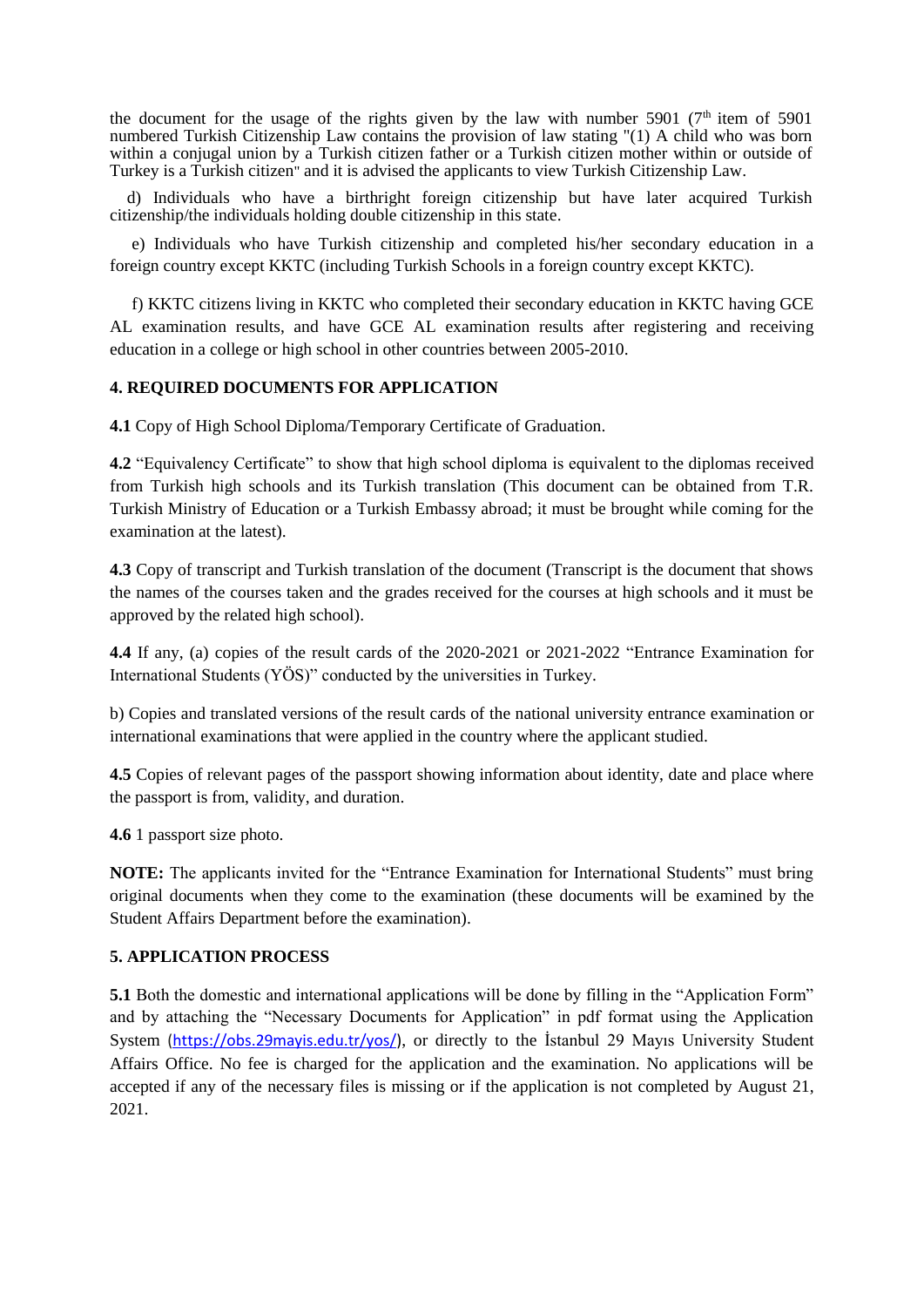**5.2** The candidates are fully responsible for all the inconvenience due to the wrong information filled in the application form. The identity information must be the same as shown in the passport of the candidate without any change or contradiction.

**5.3** A soft copy of a passport size picture has to be added to the related field of the application. The picture should be taken in the last 3 months in order to be easily recognized as it will be used on the exam entrance document, in the registration process, and on the Student ID Card.

# **6. THE EXAMINATION (THE INTERVIEW)**

**6.1** On the exam day, from 09:00 a.m on, the identification checks of the candidates will be done and they will be given their Examination Entrance Document. While entering the examination, **the candidates must have the Examination Entrance Document with them**.

**6.2** The "İstanbul 29 Mayıs University International Student Placement Exam 2021" (29 MAYIS-YÖS 2021) will take place on **September 7, 2021, Tuesday at 09:00.**

**6.3** The "İstanbul 29 Mayıs University International Student Placement Exam 2021"(29 MAYIS-YÖS 2021) will be in interview style. In the interview, the candidates will be assessed according to their ability to explain themselves with reasoning, their interest in the department they are applying to, the level of general culture that underground education requires and, if applicable, the points they have received on the 2020-2021 or 2021-2022 academic year university entrance exam for international students done by a university in Turkey will be taken into account.

**6.4** The candidates who get below 60 out of 100 on the "İstanbul 29 Mayıs University International Student Placement Exam 2021"(29 MAYIS-YÖS 2021) will be considered as unsuccessful and will not be considered for the placement. The successful candidates will be placed in the department of their choice within the available quota.

## **7. ANNOUNCEMENT OF THE RESULTS**

**7**.**1** The exam results will be announced on the İstanbul 29 Mayıs University website [\(www.29mayis.edu.tr\)](../Users/ndurukan/AppData/Local/Microsoft/Windows/Sinanoğlu/AppData/Local/Microsoft/Windows/Temporary%20Internet%20Files/Downloads/www.29mayis.edu.tr) after the interview examination.

## **8. QUOTAS OF İSTANBUL 29 MAYIS UNIVERSITY UNDERGRADUATE PROGRAMS, PROVIDED OPPORTUNITIES AND SPECIAL CONDITIONS**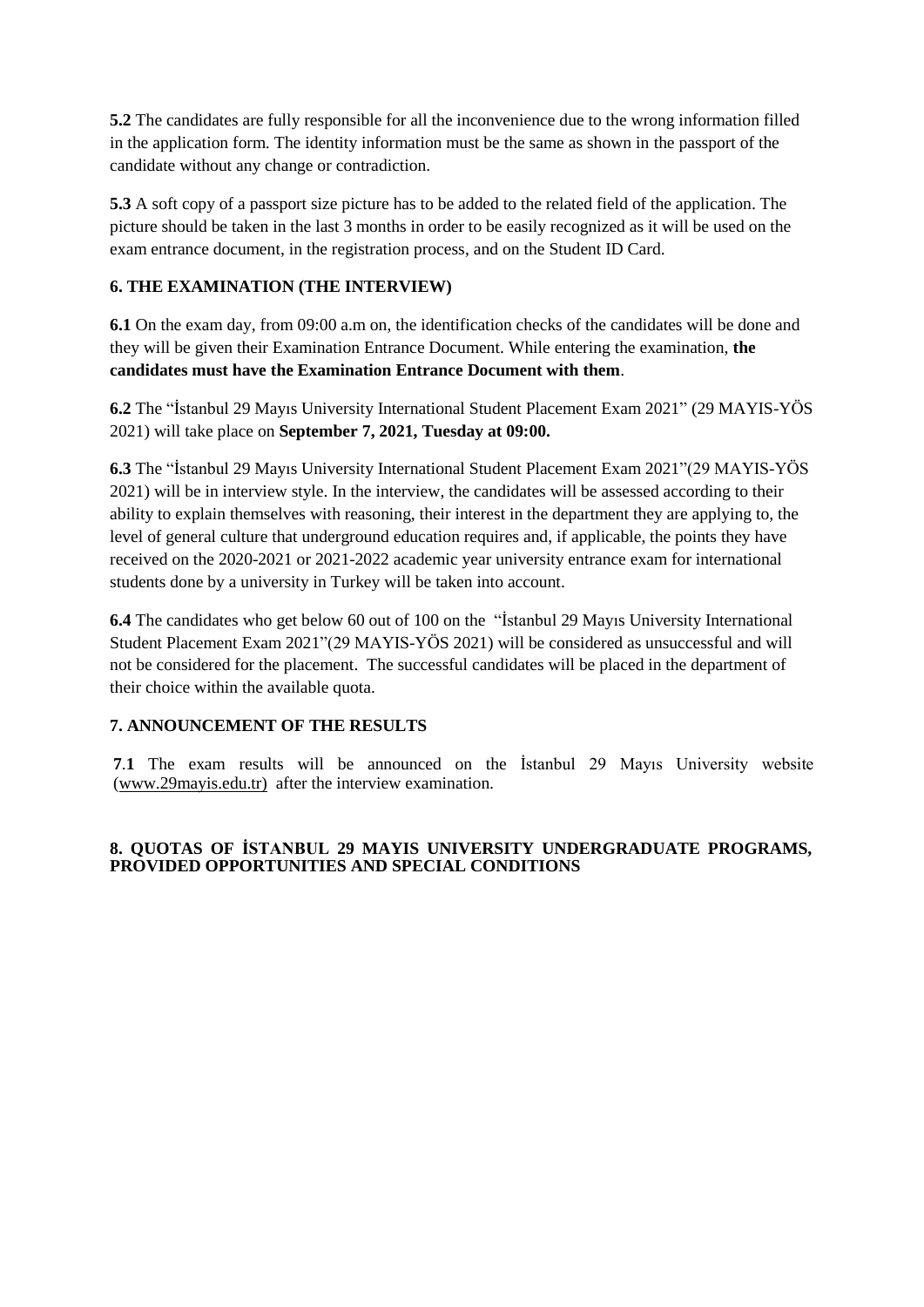Table 8.1: İSTANBUL 29 MAYIS UNIVERSITY UNDERGRADUATE PROGRAMS' QUOTAS FOR INTERNATIONAL STUDENTS AND PROVIDED OPORTUNITIES

| <b>NAME OF THE PROGRAM</b>                                   | $\begin{array}{c} \textbf{Duration} \\ (\textbf{Year}) \end{array}$ | <b>Instruction</b><br>Language | Quota          | <b>Tuition Fee</b><br>(American<br>Dollars)<br><b>Including VAT</b> | <b>Provided Opportunities</b>                                                                                                                                                | <b>Special Conditions</b> |
|--------------------------------------------------------------|---------------------------------------------------------------------|--------------------------------|----------------|---------------------------------------------------------------------|------------------------------------------------------------------------------------------------------------------------------------------------------------------------------|---------------------------|
| <b>Faculty of Arts</b>                                       |                                                                     |                                |                |                                                                     |                                                                                                                                                                              |                           |
| Philosophy (Scholarships)                                    | $\overline{4}$                                                      | 30% English                    | $\overline{2}$ |                                                                     | *Free Accommodation (including three meals a day)<br>* Monthly 500 TL Support Scholarship (10 months)<br>*General Health Insurance<br>*Free textbooks in preparatory classes | 1, 3, 7, 12, 14           |
| Philosophy (50% Discount)                                    | $\overline{4}$                                                      | 30% English                    | 5              | \$4500<br>$(50\% \t $2250)$                                         | *50% Discount in accommodation fee (except meals)<br>*General Health Insurance<br>*Free textbooks in preparatory classes                                                     | 2, 4, 9, 11, 13, 14       |
| History (Scholarships)                                       | $\overline{4}$                                                      | 30% English                    | $\overline{c}$ |                                                                     | *Free Accommodation (including three meals a day)<br>* Monthly 500 TL Support Scholarship (10 months)<br>*General Health Insurance<br>*Free textbooks in preparatory classes | 1, 3, 7, 12, 14           |
| History (50% Discount)                                       | $\overline{4}$                                                      | 30% English                    | 5              | \$4500<br>$(50\% \ \ $2250)$                                        | *50% Discount in accommodation fee (except meals)<br>*General Health Insurance<br>*Free textbooks in preparatory classes                                                     | 2, 4, 9, 11, 13, 14       |
| Turkish Language and Literature<br>(Scholarships)            | $\overline{4}$                                                      | 30% English                    | $\overline{2}$ |                                                                     | *Free Accommodation (including three meals a day)<br>* Monthly 500 TL Support Scholarship (10 months)<br>*General Health Insurance<br>*Free textbooks in preparatory classes | 1, 3, 7, 12, 14           |
| Turkish Language and Literature<br>$(50\% \text{ Discount})$ | $\overline{4}$                                                      | 30% English                    | 5              | \$4500<br>$(50\% \t $2250)$                                         | *50% Discount in accommodation fee (except meals)<br>*General Health Insurance<br>*Free textbooks in preparatory classes                                                     | 2, 4, 9, 11, 13, 14       |
| Psychology (Scholarships)                                    | $\overline{4}$                                                      | 30% English                    | $\overline{2}$ |                                                                     | *Free Accommodation (including three meals a day)<br>* Monthly 500 TL Support Scholarship (10 months)<br>*General Health Insurance<br>*Free textbooks in preparatory classes | 1, 3, 7, 12, 14           |
| Psychology (50% Discount)                                    | $\overline{4}$                                                      | 30% English                    | 5              | \$5500<br>$(50\% \t $2750)$                                         | *50% Discount in accommodation fee (except meals)<br>*General Health Insurance<br>*Free textbooks in preparatory classes                                                     | 2, 4, 9, 11, 13, 14       |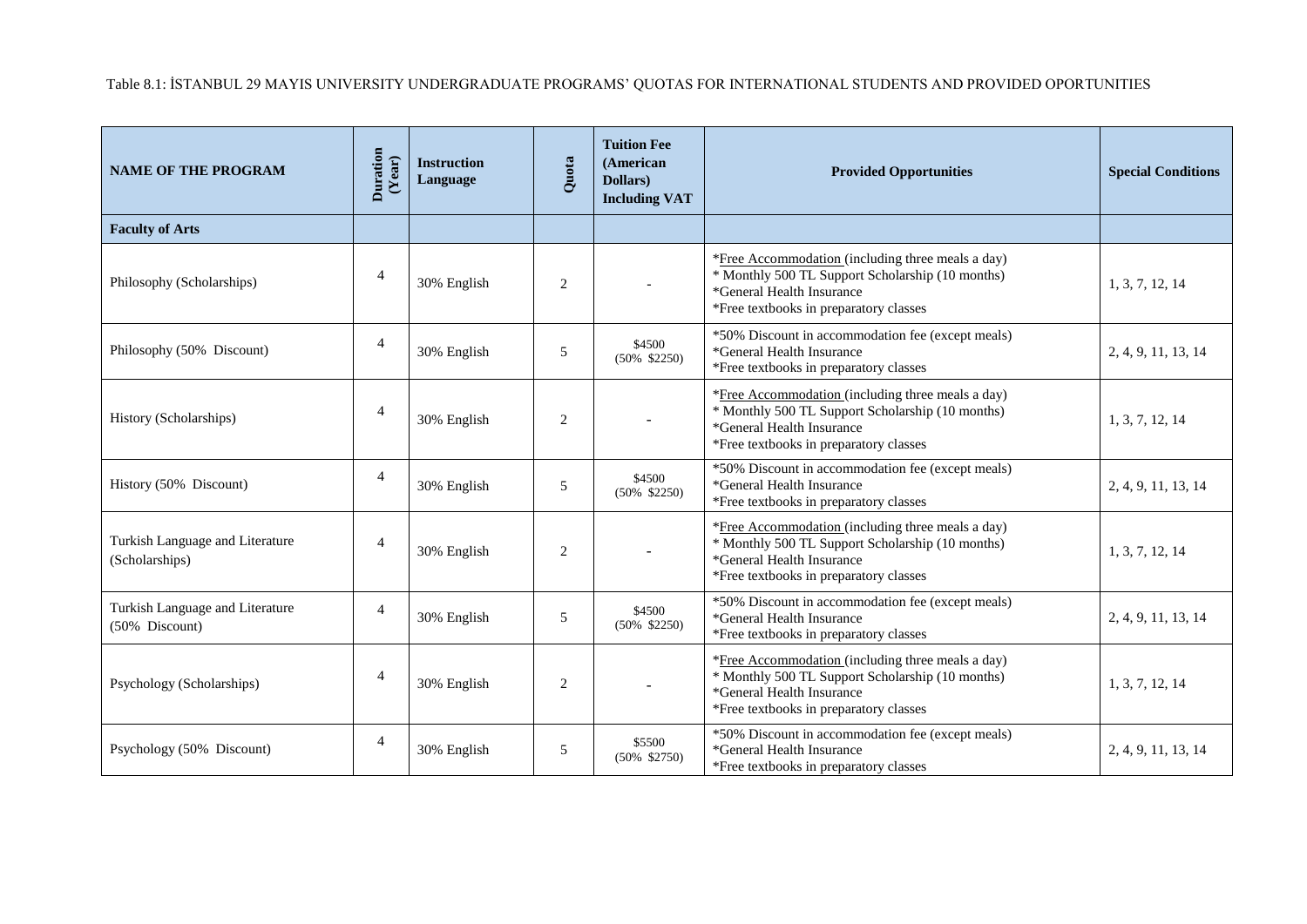| English Translation and Interpretation<br>(Scholarships) | $\overline{4}$ | English    | $\overline{2}$ |                            | *Free Accommodation (including three meals a day)<br>* Monthly 500 TL Support Scholarship (10 months)<br>*General Health Insurance<br>*Free textbooks in preparatory classes | 1, 3, 5, 12, 14      |  |
|----------------------------------------------------------|----------------|------------|----------------|----------------------------|------------------------------------------------------------------------------------------------------------------------------------------------------------------------------|----------------------|--|
| English Translation and Interpretation<br>(50% Discount) | $\overline{4}$ | English    | 5              | \$5000<br>$(50\% \ $2500)$ | *50% Discount in accommodation fee (except meals)<br>*General Health Insurance<br>*Free textbooks in preparatory classes                                                     | 2, 4, 6, 11, 13, 14  |  |
| Arabic Translation and Interpretation<br>(Scholarships)  | $\overline{4}$ | 30% Arabic | $\mathbf{2}$   |                            | *Free Accommodation (including three meals a day)<br>* Monthly 500 TL Support Scholarship (10 months)<br>*General Health Insurance<br>*Free textbooks in preparatory classes | 1, 3, 8, 12, 14      |  |
| Arabic Translation and Interpretation<br>(50% Discount)  | $\overline{4}$ | 30% Arabic | 5              | \$4500<br>$(50\% \$2250)$  | *50% Discount in accommodation fee (except meals)<br>*General Health Insurance<br>*Free textbooks in preparatory classes                                                     | 2, 4, 6, 11, 13, 14  |  |
| English Language and Literature<br>(Scholarships)        | $\overline{4}$ | English    | $\mathbf{2}$   |                            | *Free Accommodation (including three meals a day)<br>* Monthly 500 TL Support Scholarship (10 months)<br>*General Health Insurance<br>*Free textbooks in preparatory classes | 1, 3, 5, 12, 14      |  |
| English Language and Literature (50%<br>Discount)        | $\overline{4}$ | English    | 5              | \$5000<br>$(50\% \$2500)$  | *50% Discount in accommodation fee (except meals)<br>*General Health Insurance<br>*Free textbooks in preparatory classes                                                     | 2, 4, 6, 11, 13, 14  |  |
| Information Management (Scholarships)                    | $\overline{4}$ | Turkish    | $\overline{2}$ |                            | *Free Accommodation (including three meals a day)<br>* Monthly 500 TL Support Scholarship (10 months)<br>*General Health Insurance<br>*Free textbooks in preparatory classes | 1, 3, 5, 12, 14      |  |
| Information Management (50%<br>Discount)                 | $\overline{4}$ | Turkish    | $\sqrt{5}$     | \$4500<br>$(50\% \$2250)$  | *50% Discount in accommodation fee (except meals)<br>*General Health Insurance<br>*Free textbooks in preparatory classes                                                     | 2, 4, 6, 11, 13, 14  |  |
| <b>Faculty of Theology (Ilahiyat)</b>                    |                |            |                |                            |                                                                                                                                                                              |                      |  |
| Theology (İlahiyat)<br>(Scholarships)                    | 4              | 30% Arabic | $\overline{2}$ |                            | *Free Accommodation (including three meals a day)<br>* Monthly 500 TL Support Scholarship (10 months)<br>*General Health Insurance<br>*Free textbooks in preparatory classes | 1, 3, 8, 12, 14      |  |
| Theology (İlahiyat)<br>(50% Discount)                    | $\overline{4}$ | 30% Arabic | 5              | \$4500<br>$(50\% \ $2250)$ | *50% Discount in accommodation fee (except meals)<br>*General Health Insurance<br>*Free textbooks in preparatory classes                                                     | 2, 4, 10, 11, 13, 14 |  |
| <b>Faculty of Economics and Administrative Sciences</b>  |                |            |                |                            |                                                                                                                                                                              |                      |  |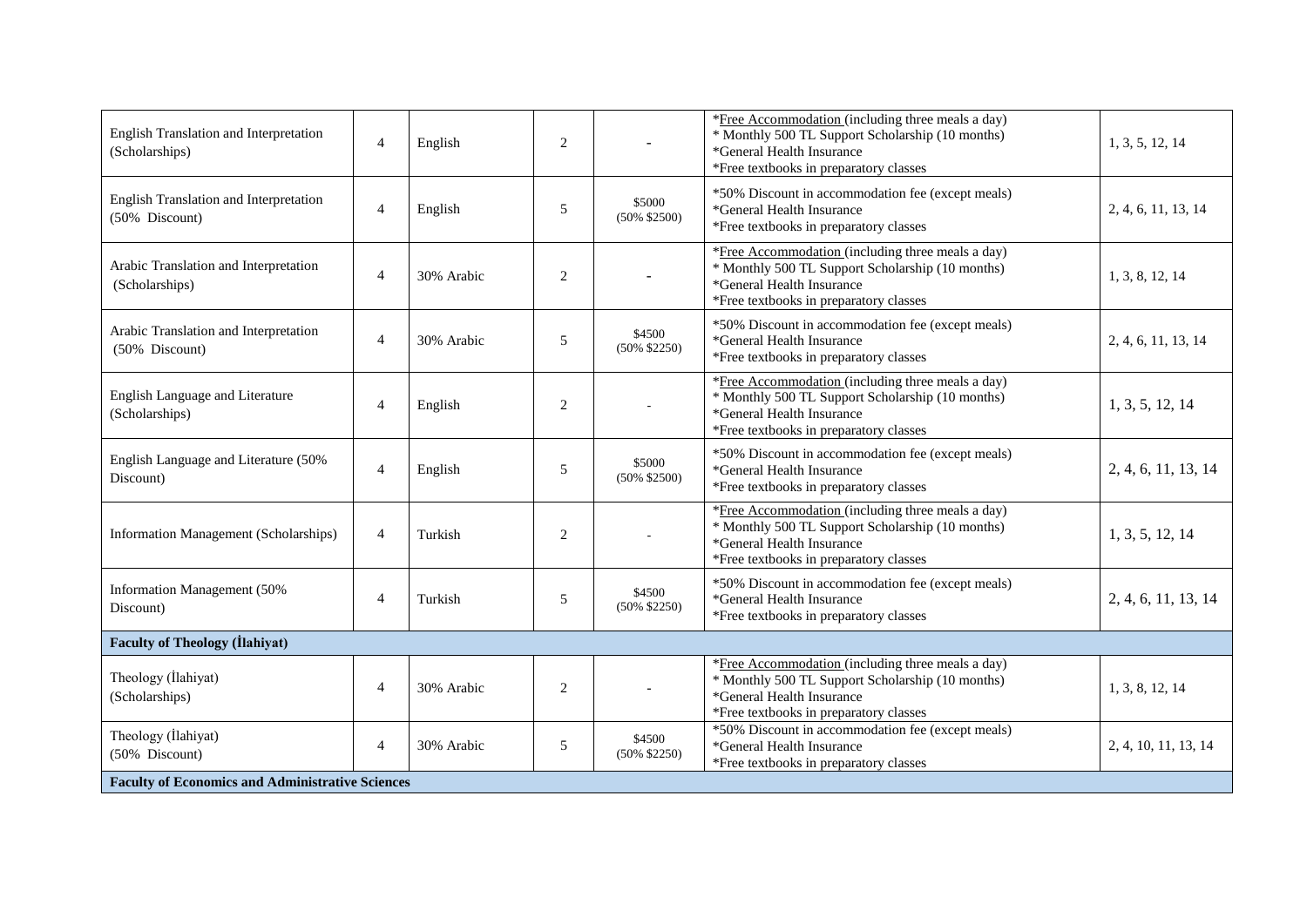| Political Science and International<br>Relations (Scholarships) | $\overline{4}$        | English | $\overline{2}$ |                           | *Free Accommodation (including three meals a day)<br>* Monthly 500 TL Support Scholarship (10 months)<br>*General Health Insurance<br>*Free textbooks in preparatory classes | 1, 3, 5, 12, 14     |
|-----------------------------------------------------------------|-----------------------|---------|----------------|---------------------------|------------------------------------------------------------------------------------------------------------------------------------------------------------------------------|---------------------|
| Political Science and International<br>Relations (50% Discount) | $\overline{4}$        | English | 5              | \$5000<br>$(50\% \$2500)$ | *50% Discount in accommodation fee (except meals)<br>*General Health Insurance<br>*Free textbooks in preparatory classes                                                     | 2, 4, 6, 11, 13, 14 |
| Economics (Scholarships)                                        | $\overline{4}$        | English | $\overline{2}$ |                           | *Free Accommodation (including three meals a day)<br>* Monthly 500 TL Support Scholarship (10 months)<br>*General Health Insurance<br>*Free textbooks in preparatory classes | 1, 3, 5, 12, 14     |
| Economics (50% Discount)                                        | $\overline{4}$        | English | 5              | \$5000<br>$(50\% \$2500)$ | *50% Discount in accommodation fee (except meals)<br>*General Health Insurance<br>*Free textbooks in preparatory classes                                                     | 2, 4, 6, 11, 13, 14 |
| Social Work (Scholarships)                                      | $\overline{4}$        | Turkish | $\overline{2}$ |                           | *Free Accommodation (including three meals a day)<br>* Monthly 500 TL Support Scholarship (10 months)<br>*General Health Insurance<br>*Free textbooks in preparatory classes | 1, 3, 5, 12, 14     |
| Social Work (50% Discount)                                      | $\boldsymbol{\Delta}$ | Turkish | 5              | \$4500<br>$(50\% \$2250)$ | *50% Discount in accommodation fee (except meals)<br>*General Health Insurance<br>*Free textbooks in preparatory classes                                                     | 2, 4, 6, 11, 13, 14 |
| <b>Management Information Systems</b><br>(Scholarships)         | $\overline{4}$        | Turkish | $\overline{2}$ |                           | *Free Accommodation (including three meals a day)<br>* Monthly 500 TL Support Scholarship (10 months)<br>*General Health Insurance<br>*Free textbooks in preparatory classes | 1, 3, 5, 12, 14     |
| Management Information Systems (50%)<br>Discount)               | $\overline{4}$        | Turkish | 5              | \$5000<br>$(50\% \$2500)$ | *50% Discount in accommodation fee (except meals)<br>*General Health Insurance<br>*Free textbooks in preparatory classes                                                     | 2, 4, 6, 11, 13, 14 |

| <b>Faculty of Education</b>                       |  |         |  |  |                                                                                                                                                                              |                 |  |
|---------------------------------------------------|--|---------|--|--|------------------------------------------------------------------------------------------------------------------------------------------------------------------------------|-----------------|--|
| <b>Turkish Language Teaching</b><br>(Scholarship) |  | Turkish |  |  | *Free Accommodation (including three meals a day)<br>* Monthly 500 TL Support Scholarship (10 months)<br>*General Health Insurance<br>*Free textbooks in preparatory classes | 1, 3, 5, 12, 14 |  |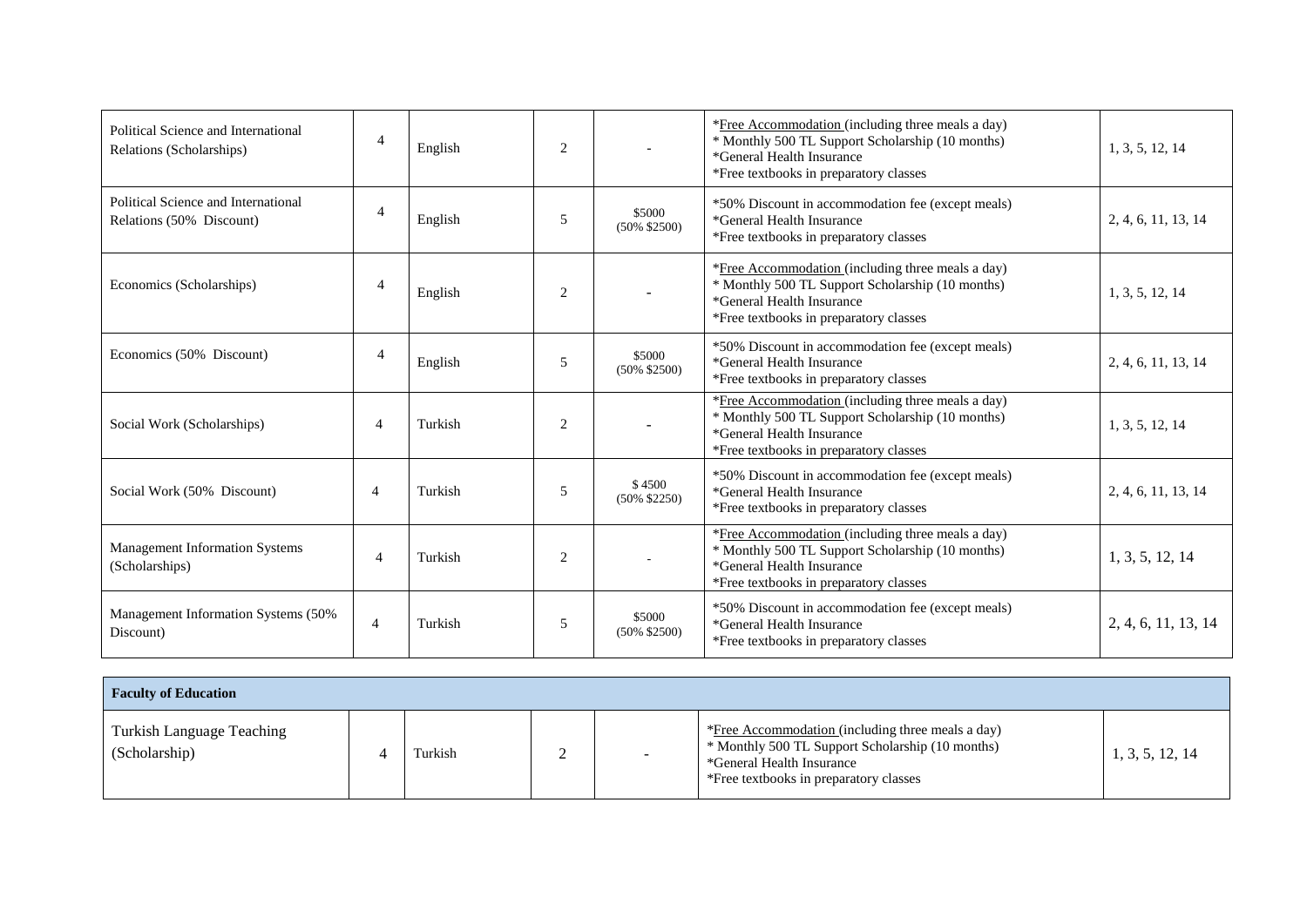| Turkish Language Teaching<br>(50% Discount)        | $\overline{A}$              | Turkish    | 5              | \$4500<br>$(50\% \text{ } $2250)$ | *50% Discount in accommodation fee (except meals)<br>*General Health Insurance<br>*Free textbooks in preparatory classes                                                     | 2, 4, 6, 11, 13, 14  |
|----------------------------------------------------|-----------------------------|------------|----------------|-----------------------------------|------------------------------------------------------------------------------------------------------------------------------------------------------------------------------|----------------------|
| Arabic Language Teaching<br>(Scholarship)          | $\overline{A}$              | 30% Arabic | 2              |                                   | *Free Accommodation (including three meals a day)<br>* Monthly 500 TL Support Scholarship (10 months)<br>*General Health Insurance<br>*Free textbooks in preparatory classes | 1, 3, 8, 12, 14      |
| Arabic Language Teaching<br>(50% Discount)         | $\overline{4}$              | 30% Arabic | 5              | \$4500<br>$(50\% \ $2250)$        | *50% Discount in accommodation fee (except meals)<br>*General Health Insurance<br>*Free textbooks in preparatory classes                                                     | 2, 4, 10, 11, 13, 14 |
| <b>English Language Teaching</b><br>(Scholarship)  | $\overline{4}$              | English    | 2              |                                   | *Free Accommodation (including three meals a day)<br>* Monthly 500 TL Support Scholarship (10 months)<br>*General Health Insurance<br>*Free textbooks in preparatory classes | 1, 3, 5, 12, 14      |
| <b>English Language Teaching</b><br>(50% Discount) | $\overline{4}$              | English    | 5              | \$4500<br>$(50\% \$2250)$         | *50% Discount in accommodation fee (except meals)<br>*General Health Insurance<br>*Free textbooks in preparatory classes                                                     | 2, 4, 6, 11, 13, 14  |
| Early Childhood Education<br>(Scholarship)         | $\overline{4}$              | Turkish    | $\overline{2}$ |                                   | *Free Accommodation (including three meals a day)<br>* Monthly 500 TL Support Scholarship (10 months)<br>*General Health Insurance<br>*Free textbooks in preparatory classes | 1, 3, 5, 12, 14      |
| Early Childhood Education<br>(50% Discount)        | $\boldsymbol{\vartriangle}$ | Turkish    | 5              | \$4500<br>$(50\% \$2250)$         | *50% Discount in accommodation fee (except meals)<br>*General Health Insurance<br>*Free textbooks in preparatory classes                                                     | 2, 4, 6, 11, 13, 14  |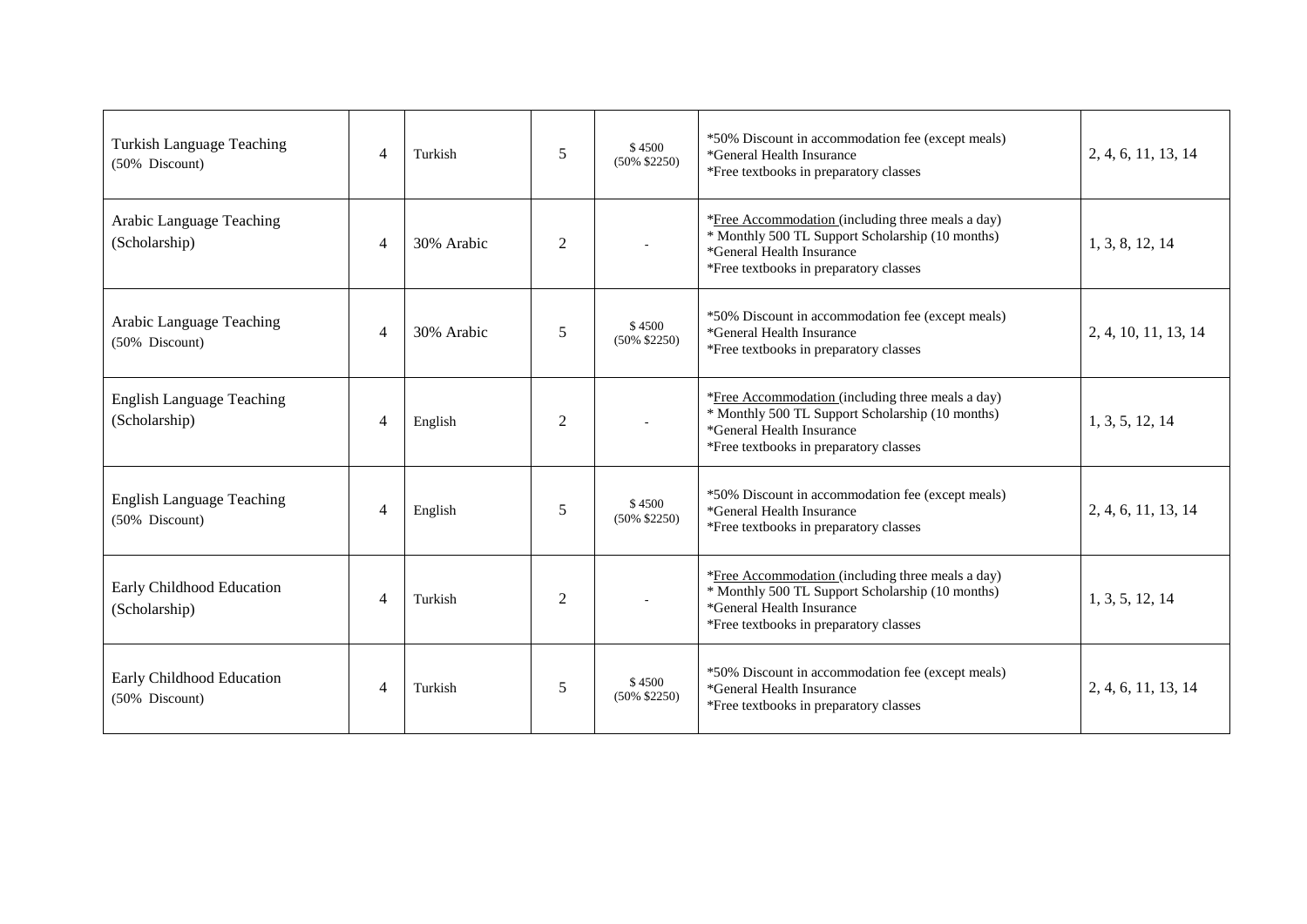| Psychological Counseling and<br>Guidance (Scholarship)  | Turkish |                           | *Free Accommodation (including three meals a day)<br>* Monthly 500 TL Support Scholarship (10 months)<br>*General Health Insurance<br>*Free textbooks in preparatory classes | 1, 3, 5, 12, 14     |
|---------------------------------------------------------|---------|---------------------------|------------------------------------------------------------------------------------------------------------------------------------------------------------------------------|---------------------|
| Psychological Counseling and<br>Guidance (50% Discount) | Turkish | \$4500<br>$(50\% \$2250)$ | *50% Discount in accommodation fee (except meals)<br>*General Health Insurance<br>*Free textbooks in preparatory classes                                                     | 2, 4, 6, 11, 13, 14 |

| <b>Faculty of Law</b> |  |         |  |                             |                                                                                                                                                                                     |                     |  |
|-----------------------|--|---------|--|-----------------------------|-------------------------------------------------------------------------------------------------------------------------------------------------------------------------------------|---------------------|--|
| Law (Scholarship)     |  | Turkish |  |                             | <i>*Free Accommodation (including three meals a day)</i><br>* Monthly 500 TL Support Scholarship (10 months)<br>*General Health Insurance<br>*Free textbooks in preparatory classes | 1, 3, 5, 12, 14     |  |
| Law (50% Discount)    |  | Turkish |  | \$6000<br>$(50\% \t $3000)$ | *50% Discount in accommodation fee (except meals)<br>*General Health Insurance<br>*Free textbooks in preparatory classes                                                            | 2, 4, 6, 11, 13, 14 |  |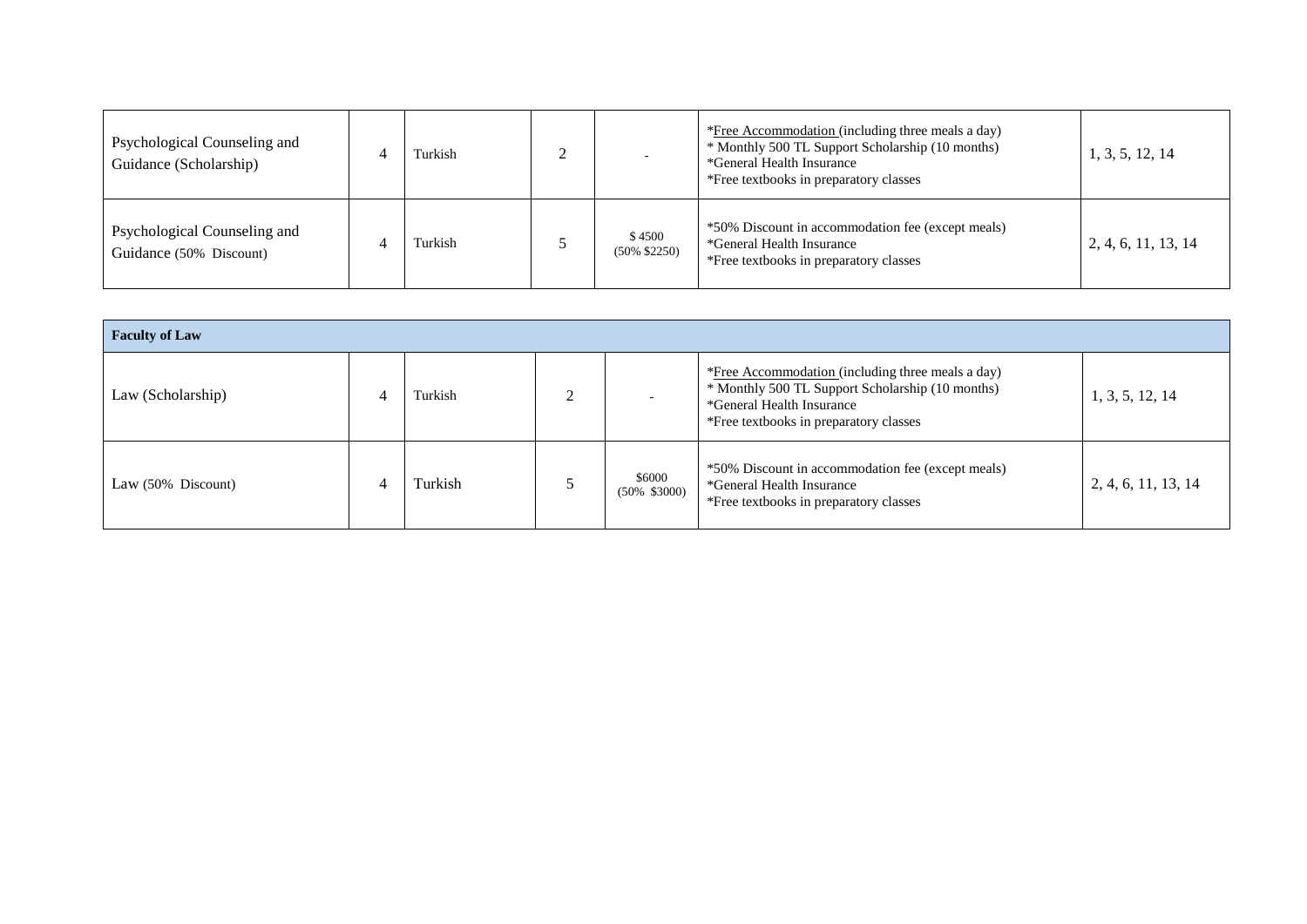#### **8.2. EXPLANATIONS RELATED TO SPECIAL CONDITIONS AND PROVIDED OPPORTUNITIES**

**S.C.1.** The students who meet the conditions under the  $1<sup>st</sup>$  heading of the item numbered 3.2, which is under the heading of '3. APPLICATION CONDITIONS' in the guide, can apply for it.

**S.C.2.** The students who meet the conditions under the  $2<sup>nd</sup>$  heading of the item numbered 3.2, which is under the heading of '3. APPLICATION CONDITIONS' in the guide, can apply for it.

**S.C.3.** The students who are placed in scholarship programs at our university are exempted from the tuition fee within the period stated in the table and from covering the foreign language preparatory period as explained under special conditions of items numbered 5, 7, 8 on condition that he/she does not receive any kind of disciplinary action as stated in the item numbered 14 and meet the minimum attendance requirement in the classes. Additionally, free accommodation and Support Grants depend on the condition that the student's average score of the previous track in the preparatory class is a minimum of 70 out of 100 and the student's average score of the previous term in the undergraduate programs is a minimum 2.00 out of 4.00. A student who does not meet minimum attendance requirement in one quarter / course of Preparatory Program will not receive cash grant during the following quarter / course; a student who does not meet minimum attendance requirement in the final quarter / course of Preparatory Program will not receive cash grant in the first two months of undergraduate education; student who does not meet minimum attendance requirement in any course of the undergraduate program will not receive cash grant in the following semester. If a student at Preparatory Programs exceeds maximum attendance limit given for the whole academic year, he/she will also lose free accommodation right at the guesthouse/dormitory. If an undergraduate student does not fulfill the minimum attendance requirement for a course without a valid excuse such as health issues approved by Faculty Board of Directors, he/she cannot benefit from free dormitory and meal rights in the following semester.

**S.C.4.** The students who are placed in 50% discount quotas of our university can benefit from a 50% discount in accommodation on condition that they meet the dormitory requirements. If a student at Preparatory Programs exceeds maximum attendance limit given for the whole academic year, he/she will also lose free accommodation right at the guesthouse/dormitory.

**S.C.5.** If a student with scholarship is placed in a program whose language of instruction is English or Turkish; he/she is given the proficiency test. If the student fails in the test, he/she studies in a one-year compulsory English or Turkish Preparatory class free of charge. If the student has to repeat Preparatory class, he/she pays the same fee paid by a student with a 50% discount.

**S.C.6.** If a student with a 50% discount is placed in a program whose language of instruction is English or Turkish, he/she is given the proficiency test. If the student fails in the test, he/she pays the fee stated in the table and studies in a one-year compulsory English or Turkish Preparatory class. If the student has to repeat Preparatory class, he/she pays the same fee.

**S.C.7.** If a student with scholarship is placed in a program whose language of instruction is at least 30% English, he/she is given a Turkish proficiency test. If the student fails in the test, he/she studies in a one-year compulsory Turkish Preparatory class. If he/she has to repeat Turkish Preparatory class, he/she pays the same fee paid by a student with a 50% Discount. Then, if the student fails in the English Proficiency test, he/she studies in a one-year compulsory English Preparatory class free of charge. If the student has to repeat the English Preparatory class, he/she pays the same fee paid by a student with a 50% Discount. Some arrangements can be made for the students who are able to speak one or two of those languages at a certain level in order to enable them to study both languages in one academic year.

**S.C.8.** If a student with a scholarship is placed in a program whose language of instruction is at least 30% Arabic, he/she is given a Turkish proficiency test. If the student fails the test, he/she studies in a one-year compulsory Turkish Preparatory class. If he/she has to repeat Turkish Preparatory class, he/she pays the same fee paid by a student with a 50% discount. Then, if the student fails the Arabic Proficiency test, he/she studies in a one-year compulsory Arabic Preparatory class free of charge. If the student has to repeat Arabic Preparatory class, he/she pays the same fee paid by a student with a 50% discount. Some arrangements can be made for the students who are able to speak one or two of those languages at a certain level in order to enable them to study both languages in one academic year.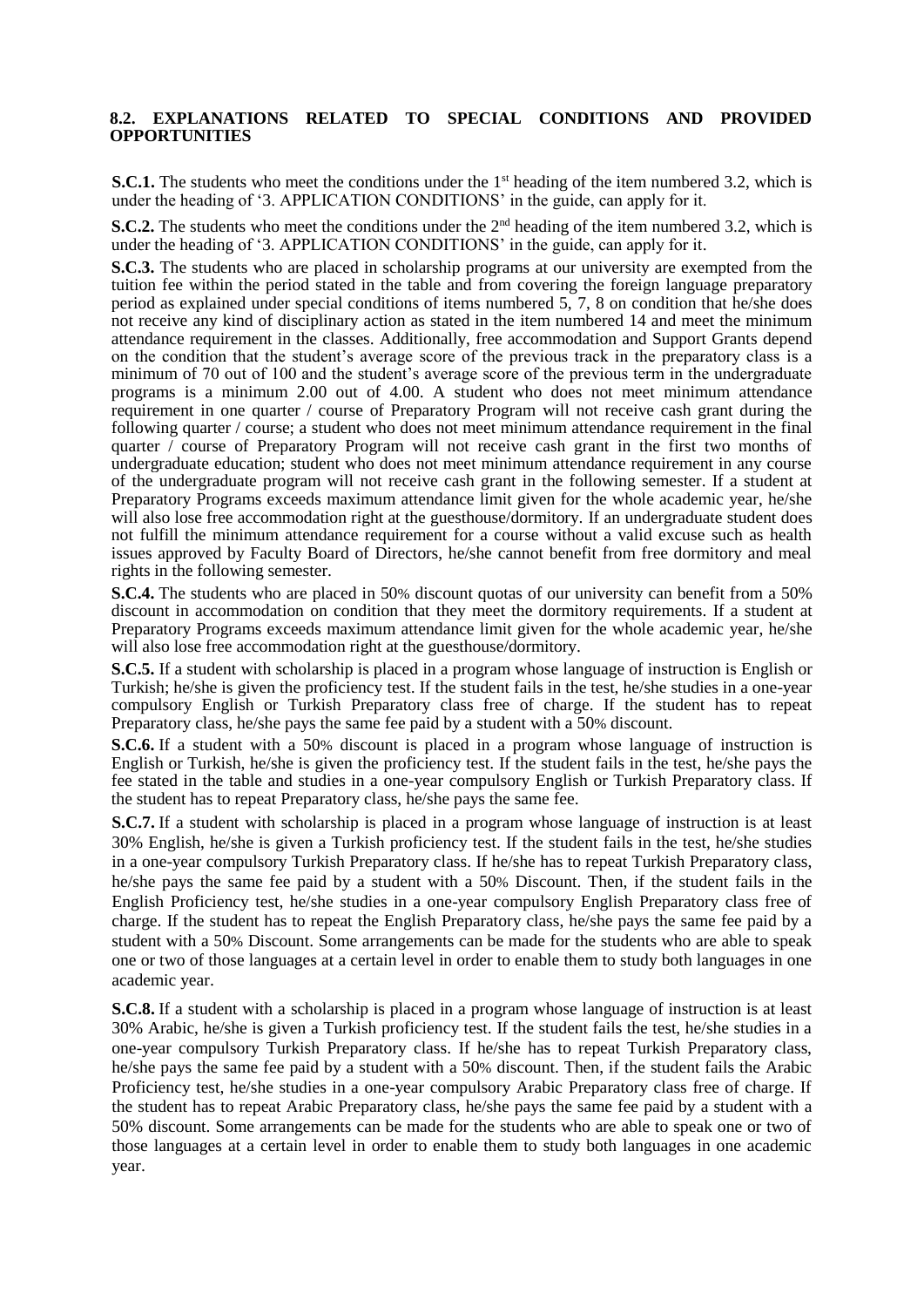**S.C.9.** If a student with a 50% discount is placed in a program whose language of instruction is at least 30% English, he/she is given a Turkish proficiency test. If the student fails the test, he/she studies in a one-year compulsory Turkish Preparatory class by paying the tuition fee stated in the table. If he/she has to repeat Turkish Preparatory class, he/she pays the same fee. Then, if the student fails in the English Proficiency test, he/she studies in a one-year compulsory English Preparatory by paying the tuition fee stated in the table. If the student has to repeat English Preparatory class, he/she pays the same fee. Some arrangements can be made for the students who are able to speak one or two of those languages at a certain level in order to enable them to study both languages in one academic year.

**S.C.10.** If a student with a 50% Discount is placed to a program whose language of instruction is at least 30% Arabic, he/she is given a Turkish proficiency test. If the student fails the test, he/she studies in a one-year compulsory Turkish Preparatory class by paying the tuition fee stated in the table. If he/she has to repeat Turkish Preparatory class, he/she pays the same fee. Then, if the student fails the Arabic Proficiency test, he/she studies in a one-year compulsory Arabic Preparatory class by paying the tuition fee stated in the table. If the student has to repeat Arabic Preparatory class, he/she pays the same fee. Some arrangements can be made for the students who are able to speak one or two of those languages at a certain level in order to enable them to study both languages in one academic year.

**S.C.11.** The students who are placed in 50% discount quotas at our university pay their tuition fee in two installments (at the beginning of each semester during registration).

**S.C.12.** Students staying at the University Student Dormitories are required to comply with the rules and regulations of the Dormitories.

**S.C.13.** Students staying at the University Student Dormitories are required to comply with the rules and regulations of the Dormitories. Male students who are accepted to half (50%) tuition free quotas are offered a place with a 50 % discount (excluding meals) at the "University Student Dormitory for Male Students" depending on the availability of quotas. Female students who are accepted to half (50%) tuition free quotas are offered a place at the "University Student Dormitory for Female Students" without having any quota concerns with a 50 % discount (excluding meals).

**S.C.14.** With Scholarship or 50% discount: a) a student given one year or less than one year suspension from Higher Education Institution is left without cash grant for one semester; a student given two-year suspension from Higher Education Institution is left without cash grant for two semesters; the students in these conditions cannot stay at Guesthouse/dormitory within the stated periods even on paid status. A student given exclusion penalty from Higher Education Institution loses all scholarships and other financial opportunities.

#### **9. PLACEMENT RESULTS**

**9.1.** Placement results and substitute applicants' list will only be published on the Istanbul 29 Mayıs University website (www.29mayis.edu.tr).

**9.2.** Registration dates are specified in the announcement.

#### **10. REGISTRATION**

**10.1.** Each applicant accepted to one of the programs at İstanbul 29 Mayıs University must, no matter his/her score on the Turkish Language Proficiency Test, comply with the regulations of İstanbul 29 Mayıs University and submit the required documents within the stated registration dates for the academic year 2021-2022.

**10.2.** Applicants who have gained admission to one of the programs at İstanbul 29 Mayıs University must bring their passports bearing a student visa to İstanbul 29 Mayıs University during registration. This visa can be obtained from embassies or consulates of the Republic of Turkey abroad. The right to study in Turkey is also granted without a student visa requirement, to non-citizens, including the